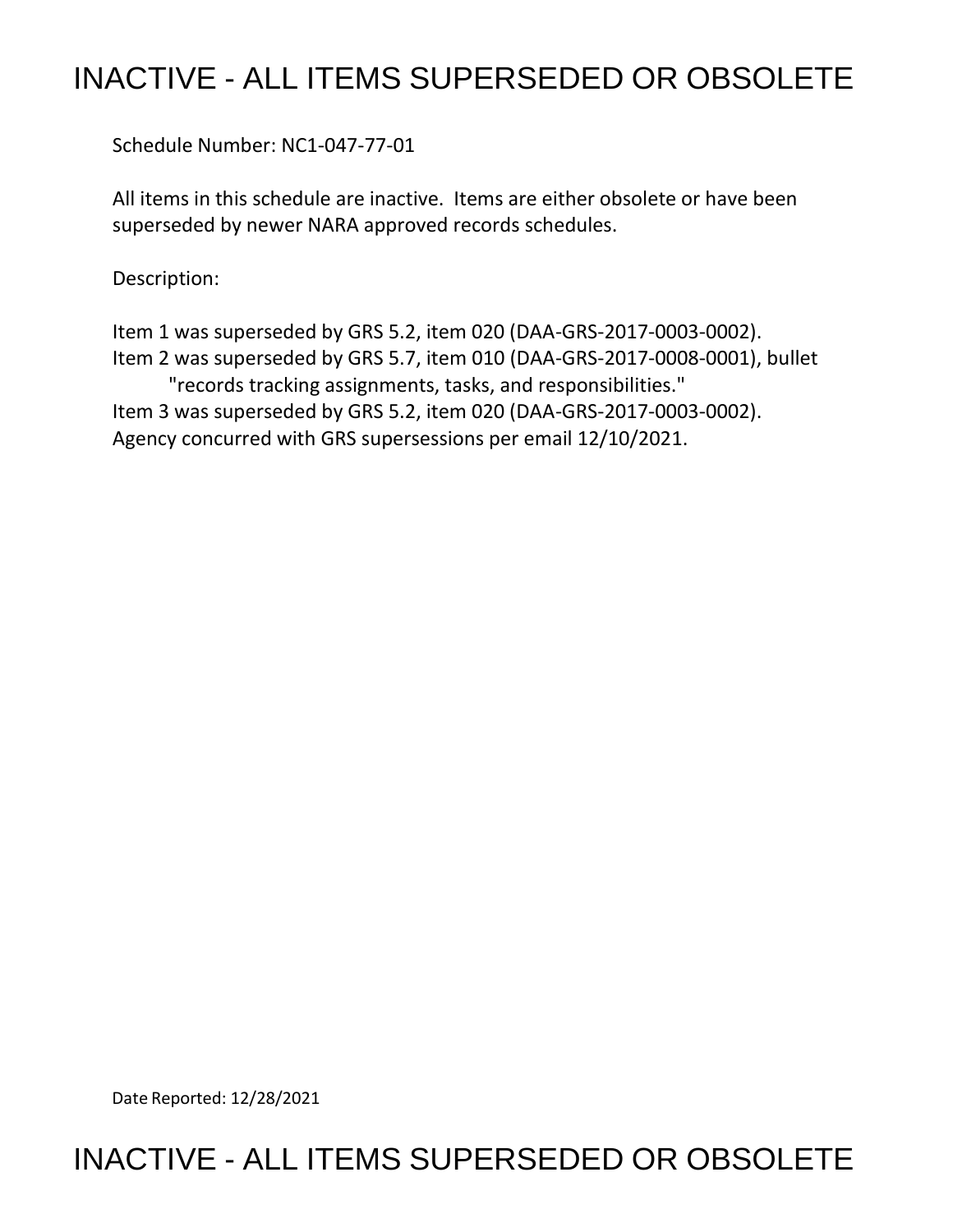| Standard Form No. 115<br>Revised November 1951                                                                     |                                                                                                                                                                                                                                                                                                                                                                                                                             |                                                                                                                                                                           |                              |                  | <b>LEAVE BLANK</b>                       |                                                                    |                            |                                              |  |  |
|--------------------------------------------------------------------------------------------------------------------|-----------------------------------------------------------------------------------------------------------------------------------------------------------------------------------------------------------------------------------------------------------------------------------------------------------------------------------------------------------------------------------------------------------------------------|---------------------------------------------------------------------------------------------------------------------------------------------------------------------------|------------------------------|------------------|------------------------------------------|--------------------------------------------------------------------|----------------------------|----------------------------------------------|--|--|
| Prescribed by General Services<br>Administration                                                                   |                                                                                                                                                                                                                                                                                                                                                                                                                             | REQUEST FOR AUTHORITY                                                                                                                                                     |                              |                  | DATE RECEIVED                            |                                                                    | .OH BOL                    |                                              |  |  |
| $GSA$ Reg. 3–IV–106<br>115-103                                                                                     |                                                                                                                                                                                                                                                                                                                                                                                                                             | TO DISPOSE OF RECORDS                                                                                                                                                     |                              | NOV <sub>3</sub> | . Ö                                      |                                                                    |                            |                                              |  |  |
|                                                                                                                    | (See Instructions on Reverse)<br>DATE APPROVED                                                                                                                                                                                                                                                                                                                                                                              |                                                                                                                                                                           |                              |                  |                                          |                                                                    |                            |                                              |  |  |
| TO:                                                                                                                |                                                                                                                                                                                                                                                                                                                                                                                                                             | GENERAL SERVICES ADMINISTRATION,                                                                                                                                          |                              |                  |                                          | $NC1 - 47$                                                         |                            |                                              |  |  |
|                                                                                                                    |                                                                                                                                                                                                                                                                                                                                                                                                                             | NATIONAL ARCHIVES AND RECORDS SERVICE, WASHINGTON, D.C. 20408                                                                                                             |                              |                  |                                          | NOTIFICATION TO AGENCY                                             |                            |                                              |  |  |
|                                                                                                                    | 1. FROM (AGENCY OR ESTABLISHMENT)                                                                                                                                                                                                                                                                                                                                                                                           |                                                                                                                                                                           |                              |                  | In accordance with the provisions of 44. |                                                                    |                            |                                              |  |  |
| Department of Health, Education, and Welfare<br>3303a the disposal request, including amen<br>2. MAJOR SUBDIVISION |                                                                                                                                                                                                                                                                                                                                                                                                                             |                                                                                                                                                                           |                              |                  |                                          |                                                                    |                            | ments, is approved except for items that may |  |  |
| Social Security Administration                                                                                     |                                                                                                                                                                                                                                                                                                                                                                                                                             |                                                                                                                                                                           |                              |                  |                                          | be stamped "disposal not approved" or<br>"withdrawn" in column 10. |                            |                                              |  |  |
| 3. MINOR SUBDIVISION                                                                                               |                                                                                                                                                                                                                                                                                                                                                                                                                             |                                                                                                                                                                           |                              |                  |                                          |                                                                    |                            |                                              |  |  |
| Office of Program Operations                                                                                       | £ -1-77                                                                                                                                                                                                                                                                                                                                                                                                                     |                                                                                                                                                                           |                              |                  |                                          |                                                                    |                            |                                              |  |  |
| 4. NAME OF PERSON WITH WHOM TO CONFER                                                                              |                                                                                                                                                                                                                                                                                                                                                                                                                             |                                                                                                                                                                           |                              | 5. TEL. EXT.     | Date                                     |                                                                    |                            |                                              |  |  |
| George S. Yamamura                                                                                                 |                                                                                                                                                                                                                                                                                                                                                                                                                             |                                                                                                                                                                           |                              | 45770            |                                          |                                                                    |                            |                                              |  |  |
|                                                                                                                    | 6. CERTIFICATE OF AGENCY REPRESENTATIVE:                                                                                                                                                                                                                                                                                                                                                                                    | I hereby certify that I am authorized to act for the head of this agency in matters pertaining to the disposal of records, and that the records described in this list or |                              |                  |                                          |                                                                    |                            |                                              |  |  |
| schedule of __                                                                                                     |                                                                                                                                                                                                                                                                                                                                                                                                                             | pages are proposed for disposal for the reason indicated: ("X" only one)                                                                                                  |                              |                  |                                          |                                                                    |                            |                                              |  |  |
|                                                                                                                    | The records have                                                                                                                                                                                                                                                                                                                                                                                                            | The records will cease to have sufficient value<br>в                                                                                                                      |                              |                  |                                          |                                                                    |                            |                                              |  |  |
| further retention.                                                                                                 | ceased to have suffi-<br>cient value to warrant                                                                                                                                                                                                                                                                                                                                                                             | to warrant further retention on the expiration<br>of the period of time indicated or on the occur-<br>rence of the event specified.                                       |                              |                  |                                          |                                                                    |                            |                                              |  |  |
|                                                                                                                    |                                                                                                                                                                                                                                                                                                                                                                                                                             |                                                                                                                                                                           |                              |                  |                                          |                                                                    |                            |                                              |  |  |
| 11/1/76                                                                                                            |                                                                                                                                                                                                                                                                                                                                                                                                                             | <b>Russell</b>                                                                                                                                                            |                              |                  |                                          |                                                                    |                            | Dept. Records Mgt. Officer                   |  |  |
| (Date)                                                                                                             |                                                                                                                                                                                                                                                                                                                                                                                                                             | (Signature of Agency Representative)                                                                                                                                      |                              |                  |                                          |                                                                    | (Title)                    |                                              |  |  |
| 7.<br><b>ITEM NO.</b>                                                                                              | 8. DESCRIPTION OF ITEM<br>(WITH INCLUSIVE DATES OR RETENTION PERIODS)                                                                                                                                                                                                                                                                                                                                                       |                                                                                                                                                                           |                              |                  |                                          | 9.<br>SAMPLE OR<br>JOB NO.                                         | 10.<br><b>ACTION TAKEN</b> |                                              |  |  |
|                                                                                                                    |                                                                                                                                                                                                                                                                                                                                                                                                                             |                                                                                                                                                                           |                              |                  |                                          |                                                                    |                            |                                              |  |  |
|                                                                                                                    |                                                                                                                                                                                                                                                                                                                                                                                                                             | Retention and Disposal Instructions                                                                                                                                       |                              |                  |                                          |                                                                    |                            |                                              |  |  |
|                                                                                                                    |                                                                                                                                                                                                                                                                                                                                                                                                                             |                                                                                                                                                                           | Office of Program Operations |                  |                                          |                                                                    |                            |                                              |  |  |
|                                                                                                                    |                                                                                                                                                                                                                                                                                                                                                                                                                             |                                                                                                                                                                           |                              |                  |                                          |                                                                    |                            |                                              |  |  |
|                                                                                                                    | Total Resource and Information Management System (TRIM)<br>A management information system used to plan and control                                                                                                                                                                                                                                                                                                         |                                                                                                                                                                           |                              |                  |                                          |                                                                    |                            |                                              |  |  |
|                                                                                                                    |                                                                                                                                                                                                                                                                                                                                                                                                                             |                                                                                                                                                                           |                              |                  |                                          |                                                                    |                            |                                              |  |  |
|                                                                                                                    |                                                                                                                                                                                                                                                                                                                                                                                                                             |                                                                                                                                                                           |                              |                  |                                          |                                                                    |                            |                                              |  |  |
|                                                                                                                    | work efforts with the Systems Component of the Bureau of                                                                                                                                                                                                                                                                                                                                                                    |                                                                                                                                                                           |                              |                  |                                          |                                                                    |                            |                                              |  |  |
|                                                                                                                    | Data Processing (SSA Headquarters). The data processing<br>elements of the system prepare (a) schedules of current<br>work assignments for employees and supervisors, (b) tracking<br>information for managers, and (c) organizational analysis<br>Information is extracted each week and<br>reports.<br>furnished to appropriate managers and to the employees<br>assigned developmental work. Updating and/or corrections |                                                                                                                                                                           |                              |                  |                                          |                                                                    |                            |                                              |  |  |
|                                                                                                                    |                                                                                                                                                                                                                                                                                                                                                                                                                             |                                                                                                                                                                           |                              |                  |                                          |                                                                    |                            |                                              |  |  |
|                                                                                                                    |                                                                                                                                                                                                                                                                                                                                                                                                                             |                                                                                                                                                                           |                              |                  |                                          |                                                                    |                            |                                              |  |  |
|                                                                                                                    |                                                                                                                                                                                                                                                                                                                                                                                                                             |                                                                                                                                                                           |                              |                  |                                          |                                                                    |                            |                                              |  |  |
|                                                                                                                    |                                                                                                                                                                                                                                                                                                                                                                                                                             |                                                                                                                                                                           |                              |                  |                                          |                                                                    |                            |                                              |  |  |
|                                                                                                                    |                                                                                                                                                                                                                                                                                                                                                                                                                             |                                                                                                                                                                           |                              |                  |                                          |                                                                    |                            |                                              |  |  |
|                                                                                                                    | are based on project approval documentation, employee<br>activity reports, and progress reports by project leaders.                                                                                                                                                                                                                                                                                                         |                                                                                                                                                                           |                              |                  |                                          |                                                                    |                            |                                              |  |  |
|                                                                                                                    |                                                                                                                                                                                                                                                                                                                                                                                                                             | Information in the system consists of employee identification                                                                                                             |                              |                  |                                          |                                                                    |                            |                                              |  |  |
|                                                                                                                    |                                                                                                                                                                                                                                                                                                                                                                                                                             | legends, organization identification legends, and                                                                                                                         |                              |                  |                                          |                                                                    |                            |                                              |  |  |
|                                                                                                                    |                                                                                                                                                                                                                                                                                                                                                                                                                             | developmental project plans in the form of project data.                                                                                                                  |                              |                  |                                          |                                                                    |                            |                                              |  |  |
|                                                                                                                    |                                                                                                                                                                                                                                                                                                                                                                                                                             | records and task records. While the project is active,                                                                                                                    |                              |                  |                                          |                                                                    |                            |                                              |  |  |
|                                                                                                                    | information is contained on-line on disc storage.<br>After<br>project completion, information is off-line on magnetic                                                                                                                                                                                                                                                                                                       |                                                                                                                                                                           |                              |                  |                                          |                                                                    |                            |                                              |  |  |
|                                                                                                                    | tape.                                                                                                                                                                                                                                                                                                                                                                                                                       |                                                                                                                                                                           |                              |                  |                                          |                                                                    |                            |                                              |  |  |
|                                                                                                                    | 1.                                                                                                                                                                                                                                                                                                                                                                                                                          | Input Documents                                                                                                                                                           |                              |                  |                                          |                                                                    |                            |                                              |  |  |
|                                                                                                                    |                                                                                                                                                                                                                                                                                                                                                                                                                             | Destroy after completion and verification of input.                                                                                                                       |                              |                  |                                          |                                                                    |                            |                                              |  |  |
|                                                                                                                    |                                                                                                                                                                                                                                                                                                                                                                                                                             |                                                                                                                                                                           |                              |                  |                                          |                                                                    |                            |                                              |  |  |
|                                                                                                                    |                                                                                                                                                                                                                                                                                                                                                                                                                             |                                                                                                                                                                           |                              |                  |                                          |                                                                    |                            |                                              |  |  |
|                                                                                                                    |                                                                                                                                                                                                                                                                                                                                                                                                                             |                                                                                                                                                                           |                              |                  |                                          |                                                                    |                            |                                              |  |  |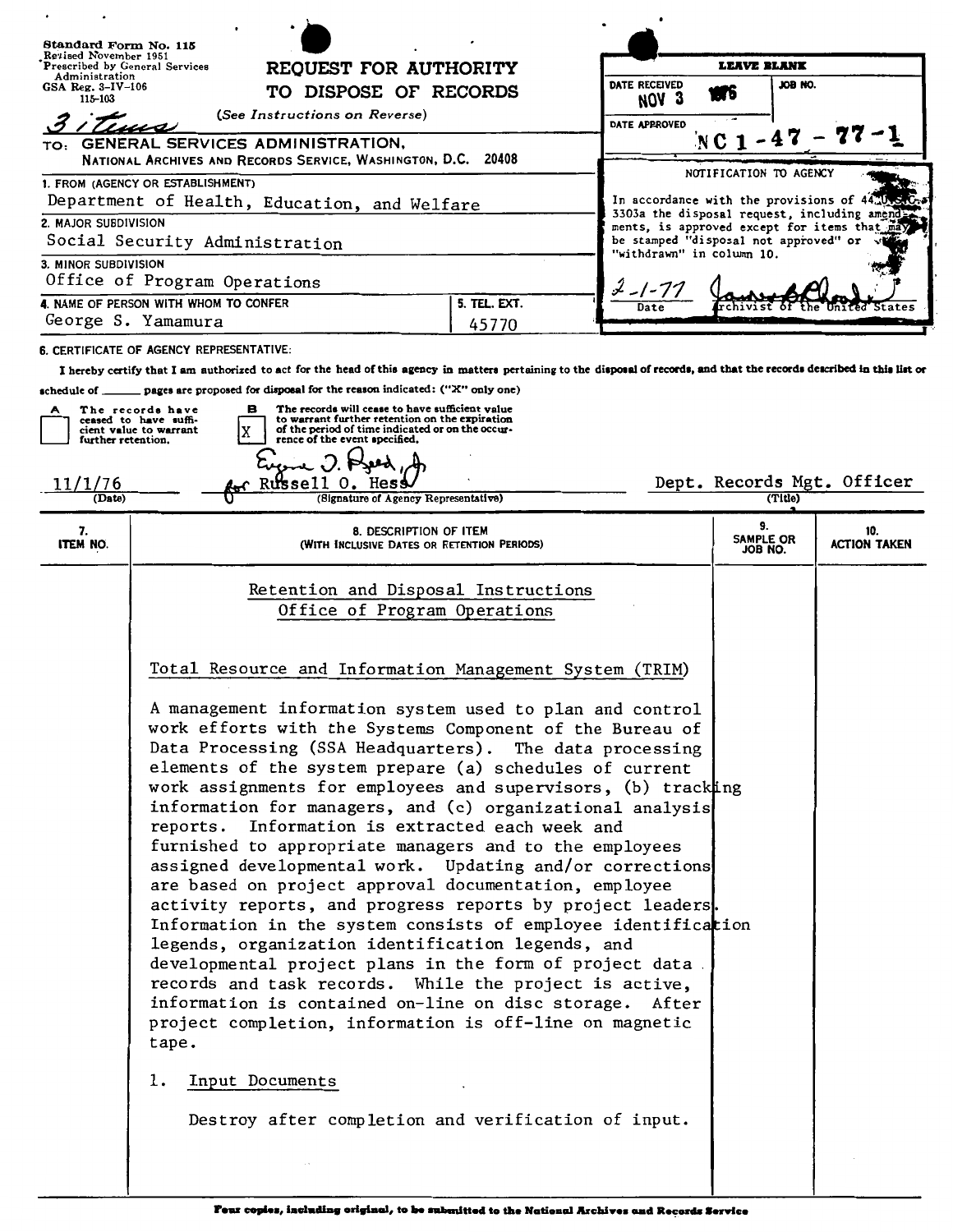## INSTRUCTIONS

折す  $\mathcal{I}^{\mathcal{I}}(y)$ 

 $G \in \mathbb{R}^n$  instruction of Use Standard Forms 115 and<br>115a,  $G_{\text{bound}} = \frac{\pi \int_{\mathbb{R}^n} \pi \int_{\mathbb{R}^n} f(f) \, dy}$  Centers of the Federal Supply Service, General Services Administration, to of the charge of records. Submit four grades, all of winch should be signed and dated, to the Letivial Archives and Records Service. Indicate miner of pages involved in the disposal request  $\mathbf{2}$ is expected to the algebra as notification that Congive. has authorized disposal of the items marked approved."

Specific  $line$  instructions:

*Entries 1.2, and 3* should show what agency has custedy of the records that are identified on the form, and should contain the name of the department or independent agency, and its major and minor subdivisions.

*Entries 4 and 5* should help identify and locate the person to whom inquirits regarding the records should be directed. الأملال  $\sim 10^{-1}$ 

*Entry 6* should show what kind of authorization is requested. Only one of two kinds of authorizations may be requested on a particular form.

- Box A should be marked if immediate disposal is to be made of past accumulations of records, and the completed form thus marked is a list.
- Box  $B$  should be marked if records that have accumulated or will continue to accumulate are to be disposed of at some definite future time or periodically at stated intervals, or if disposal is to be made of microphotographed records after it has been ascertained that the microfilm copies were made in accordance with the standards prescribed in GSA Regulations  $3-1V-105$ ; and the completed form thus marked is a schedule.

*Entry* 7 should contain the numbers of the stems of records litentified on the form in sequence, i. e.,  $1, 2, 3, 4,$  etc.

*Entry x* should show what records are proposed for disposal.

Center headings should indicate what office's records are involved if all records described on the form are not those of the same office or if they are records created by another office or agency.

An identification should be provided of the types of records involved if they are other than textual records, for example, if they are photographic records, sound recordings, or cartographic records.

An itemization and accurate identification should be provided of the series of records that are proposed for disposal. Each series should comprise the largest practical grouping of separately organized and logically related materials that can be treated as a single unit for purposes of disposal. Component parts of a series may be listed separately if numbered consecutively as 1a, 1b, etc., under the general serior entry.

A statement should be provided showing when the records were produced or when disposal is to be made of the records, thus:

- If Box A under entry 6 was marked, the inclusive dates during which the records were produced should be stated.
- If Box B under entry 6 was marked, the period of retention should be stated. The retention period may be expressed in terms of years, months, etc., or in terms of future actions or events. A future action or event that is to determine the retention period must be objective and definite. If disposal of the records is contingent upon their being microfilmed, the retention period should read: "Until ascertained that microphotographic copies have been made in accordance with GSA Regulations 3-1V-105 and are adequate substitutes for the paper records."

 $E_{\mu}$ try 9 should show what samples of records were submitted for each item, or with what job number such samples were previously submitted. Samples of types of records other than textual and cartographic records should not be submitted.

 $E n t r y 10$  should be left blank.

ULS: DONLINE TONT INSURING OPERATION SHOWER 1213

 $\ddot{\phantom{0}}$